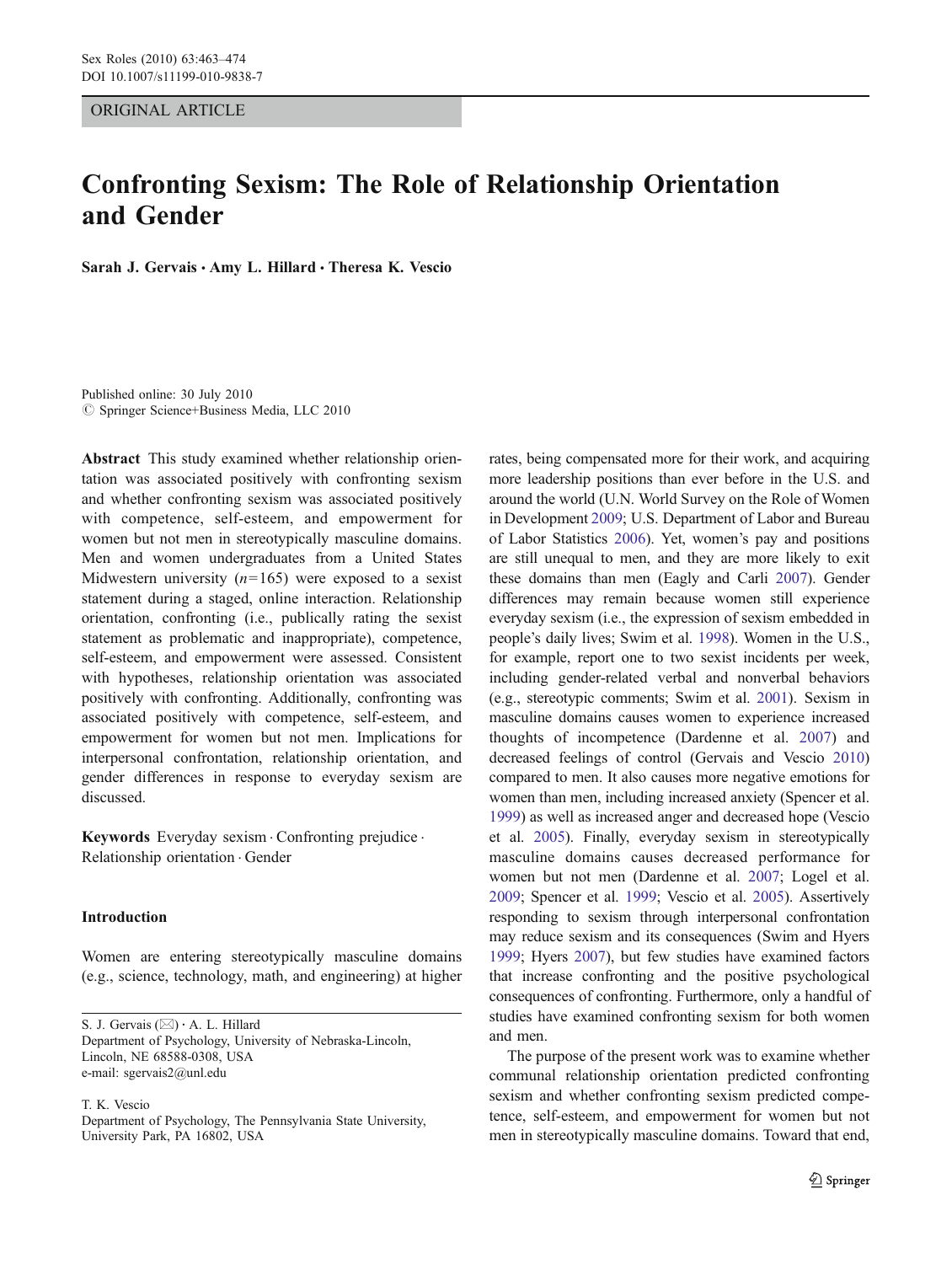we review research on sexism, interpersonal confrontation, and relationship orientation. To test hypotheses, undergraduate women and men from a U.S. Midwestern university were assigned to a high power position in a stereotypically masculine domain and were exposed to a sexist statement directed at a woman from a man during a staged, online interaction. Relationship orientation, confronting (i.e., publically rating the sexist statement as problematic and inappropriate), competence, self-esteem, and empowerment were assessed.

#### Confronting Sexism

People's behavioral responses to sexism may reduce sexism and its consequences. Behavioral responses to sexism may range from assertive to non-assertive (Hyers [2007](#page-10-0); Swim and Hyers [1999](#page-11-0)). Although one may assertively respond to sexism in multiple ways (e.g., questioning, noting the problematic or inappropriate nature of the comment, using sarcasm or humor, exclaiming surprise, grumbling, and using physical force), assertive responses convey to the perpetrator that the sexist behavior was problematic. In contrast, the meaning of non-assertive responses (e.g., talking with others afterwards) is relatively ambiguous; the perpetrator may or may not infer that the sexist behavior was problematic. For this reason, we define confronting sexism as an assertive response that "express[es] one's dissatisfaction with prejudicial and discriminatory treatment to the person who is responsible for the remark or behavior" (Shelton et al. [2006](#page-11-0), p. 67; see also Ashburn-Nardo et al. [2008](#page-10-0)). Past research represents confronting as a verbal, assertive behavior that is either present or absent, but people may confront in varied ways, including rolling their eyes or labeling the remark or behavior as problematic and inappropriate.

Broadly speaking, research shows that confronting prejudice can reduce prejudice in both perpetrators (Czopp et al. [2006\)](#page-10-0) and observers (Citron et al. [1950;](#page-10-0) Rasinski and Czopp [2010\)](#page-11-0). Both men and women, therefore, may be able to reduce everyday sexism and its consequences if they confront it. Almost all research on confronting sexism, however, has focused on women. In the only study (to our knowledge) explicitly focused on both genders confronting sexism, researchers found that U.S. elementary girls and boys who practiced (vs. heard about another person) confronting sexism were more likely to confront sexism immediately after the practice and 6 months later (Lamb et al. [2009](#page-10-0)). The few other studies that have included men focus only on women's and men's perceptions of women who confront sexism perpetrated by men (e.g., Dodd et al. [2001](#page-10-0)). The focus on women confronters and men perpetrators is somewhat appropriate because it represents the most prototypic instance of sexism (i.e., women as targets and confronters, and men as perpetrators of sexism;

Swim et al. [1998](#page-11-0)) and is readily perceived as sexism (Inman and Baron [1996](#page-10-0)). We extended previous work by examining when and with what consequences both women and men actually confronted sexism directed at a woman from a man in a stereotypically masculine domain. This work focuses on both men and women, but the outcomes may be particularly relevant to women because of our focus on prototypic instances of sexism.

Although confronting may reduce sexism and most people believe that they will confront sexism, researchers find that, when presented with actual instances of sexism, less than half of people confront (e.g., Swim and Hyers [1999](#page-11-0); Hyers [2007](#page-10-0)). Swim and Hyers, for example, asked U. S. women to participate in a task with three other people in which a man made either three parallel sexist or nonsexist statements. Only 45% of the women confronted at least one of the sexist statements. When this situation was described to an independent sample of U.S. women who were asked to predict how they would respond to the sexist comments, the majority of the women thought they would have confronted at least once.

Researchers have offered several explanations about why people fail to confront actual incidences of sexism, given that they have the best intentions when thinking about confronting. When people imagine their responses to sexism, the costs of confronting may be less salient (see Swim et al. [2009](#page-11-0), for review), and people are less likely to confront as the interpersonal costs to the self increase (Shelton and Richeson [2005](#page-11-0)). As an example, U.S. women are more likely to privately report that they experienced sexism than to publicly confront it (Stangor et al. [2002;](#page-11-0) Sechrist et al. [2004;](#page-11-0) Swim and Hyers [1999](#page-11-0)). Avoiding confrontation is warranted because confronters are often regarded as complainers (Kaiser and Miller [2001;](#page-10-0) Kowalski [1996](#page-10-0)) as well as impolite and aggressive (Swim and Hyers [1999](#page-11-0)). They are also disliked and disrespected (Dodd et al. [2001](#page-10-0)). Moreover, the negative evaluations of confronters manifest in retaliation and derogation (Kaiser and Miller [2003](#page-10-0)). If the interpersonal costs of confronting are high, when might people confront sexism?

#### Communal and Exchange Relationship Orientation

Factors that increase people's feelings of social responsibility may increase the tendency to confront sexism. When everyday sexism occurs, assertively confronting sexism is a socially responsible action because it conveys to perpetrators, observers, and targets that sexism is problematic and inappropriate. Consistently, people are more likely to confront when they or their social group is the target of prejudice, and they are the only person from their group present. For example, U.S. women were more likely to confront sexism when they were the only woman present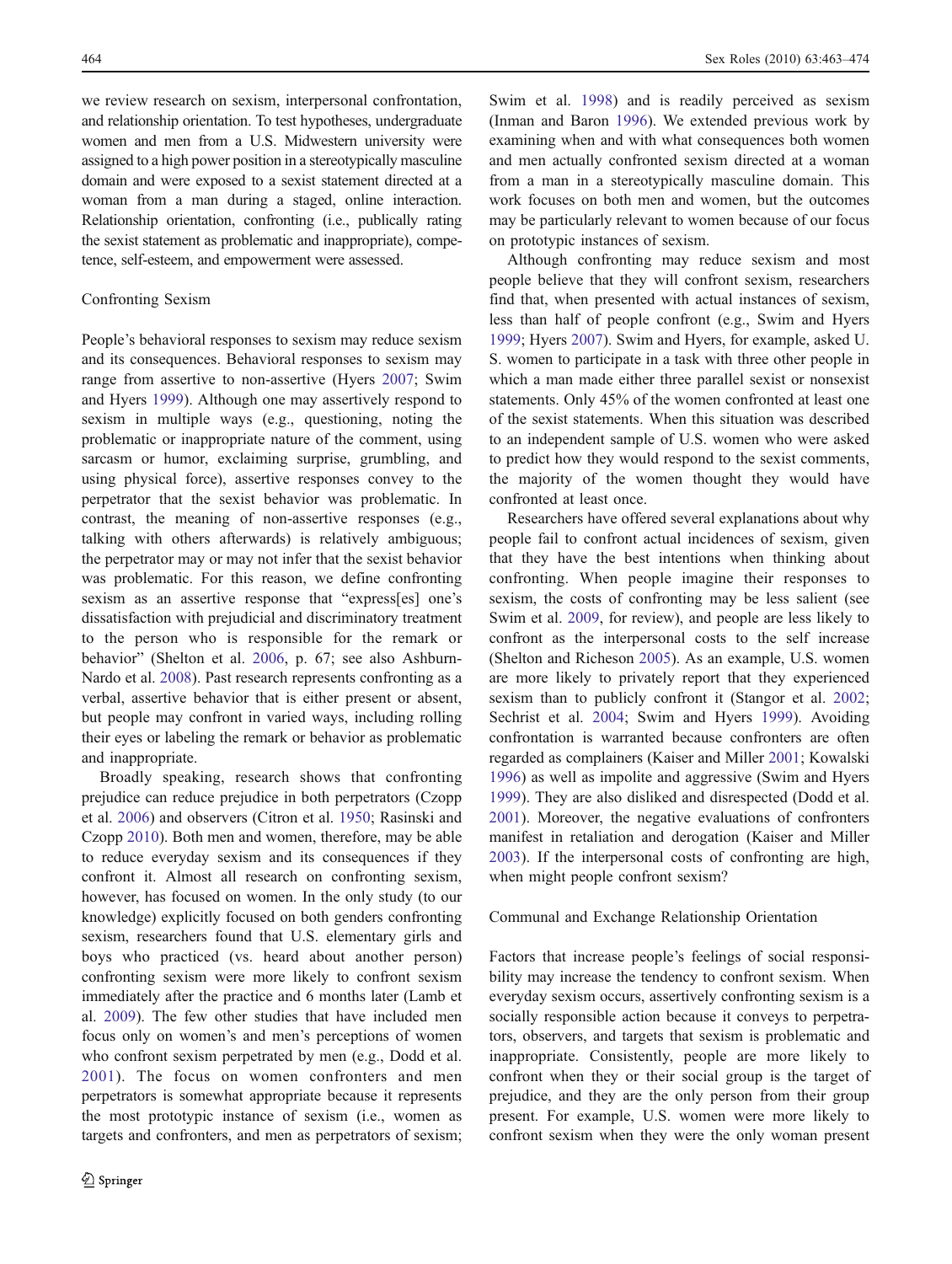(Swim and Hyers [1999\)](#page-11-0). Solo status may elicit feelings of social responsibility because women think that no one else will confront. Another way to increase social responsibility for confronting maybe through training. Presumably, asking people to practice confronting sexism leads to greater personal responsibility when subsequent instances of sexism occur, as shown in Lamb et al. ([2009\)](#page-10-0).

Also consistent with the notion that social responsibility increases the tendency to confront, Hyers [\(2007\)](#page-10-0) showed that social activism goals were associated positively with confronting prejudice. Furthermore, women's commitment to ending gender discrimination, identification with feminism, and social activism predicted confronting (Ayers et al. [2009](#page-10-0); Shelton et al. [2006\)](#page-11-0). Finally and of particular relevance to the present work, communal (vs. exchange) relationship orientation is associated with social responsibility (Berkowitz and Lutterman [1968\)](#page-10-0) and may predict confronting.

Individual differences in relationship orientation underlie the beliefs about the appropriate exchange of benefits in relationships (e.g., Clark and Mills [1979](#page-10-0); Clark and Mills [1993;](#page-10-0) Clark et al. [1987;](#page-10-0) Mills and Clark [1982](#page-11-0); Mills and Clark [1994\)](#page-11-0). On one side of the continuum, communal oriented people tend to focus on and help others, without any expectation of reciprocal benefits. As a result, communal oriented people primarily respond to the needs and interests of other people. When problems arise, communal oriented people behave in socially responsible ways and help others (Berkowitz and Lutterman [1968;](#page-10-0) Clark et al. [1987\)](#page-10-0). On the other side of the continuum, exchange oriented people tend to keep track of the giving and receiving of benefits. As a result of this tit-for-tat strategy, exchange oriented people primarily respond to the needs and interests of the self. When problems occur, exchange oriented people behave in egoistical ways and help themselves.

If communal oriented people are more likely to behave in socially responsible ways, then they may be more likely to confront sexism than exchange oriented people. Because communal oriented people are focused on helping others, they may be less likely to focus on the costs incurred by confronting. They may also be more likely to focus on how confronting helps others, including women and society (e.g., by reducing sexism), but also perpetrators (e.g., by helping them understand the problematic nature of their sexist responses). Consistent with this notion, Chen et al. ([2001](#page-10-0)) found that communal oriented people from the U.S. reported less racism than did exchange oriented people. Integrating this with our rationale that relationship orientation may be associated positively with confronting, we predicted that people higher in communal (vs. exchange) orientation would be more likely to publically indicate that a sexist statement was problematic and inappropriate, which is an act of confronting.

#### Psychological Consequences of Confronting

Although previous research has shown the interpersonal costs of confronting (e.g., Kaiser and Miller [2003;](#page-10-0) Stangor et al. [2002](#page-11-0); Sechrist et al. [2004;](#page-11-0) Shelton and Richeson [2005](#page-11-0)), targets who confront sexism may experience increased psychological well-being. Confronting is associated with feelings of empowerment (Haslett and Lipman [1997](#page-10-0)) and closure (Hyers [2007](#page-10-0)). For example, a qualitative study by Hyers ([2007](#page-10-0)) showed that U.S. women who confronted prejudice were less likely to think about other courses of action after the event and less likely to feel anger or regret.

Furthermore, most scholars have focused on the psychological consequences of sexism and confronting for women but not men (e.g., Hyers [2007;](#page-10-0) Swim and Hyers [1999\)](#page-11-0). A substantial literature suggests that perceiving oneself or one's group as a target of prejudice is related negatively to psychological well-being (e.g., less self-esteem and emotional well-being; see Major et al. [2002](#page-10-0), for review). Consequently, women but not men experience decreased psychological well-being as a result of prototypic instances of sexism in which women are targets and men are perpetrators of sexism (Barreto and Ellemers [2005](#page-10-0)). Yet, because women experience more adverse consequences of prototypic sexism than men, they may also benefit from confronting sexism more than men. Confronting sexism may restore women's psychological well-being. Specifically, everyday sexism causes women to feel that they cannot successfully pursue their goals, and these feelings of incompetence are distracting and interrupt performance (Dardenne et al. [2007\)](#page-10-0). Everyday sexism also causes decreased self-esteem in women (Major et al. [2002](#page-10-0)). By confronting, a woman may feel more competent and restore positive evaluations of herself. Finally, everyday sexism causes decreased feelings of personal control (Gervais and Vescio [2010](#page-10-0)). Confronting may restore control to women and help them to feel empowered. Thus, we predicted that confronting would be associated positively with competence, self-esteem, and empowerment for women. Men, however, do not experience negative psychological consequences from prototypic sexism (i.e., when men perpetrate sexism at women targets), and confronting sexism may not be related to subsequent increases in psychological well-being for men. Thus, we also investigated whether men would show a similar pattern for competence, self-esteem, and empowerment.

## Overview of the Present Work

In this study, women and men in high power positions engaged in a simulated online interaction in a stereotypically masculine domain. During the interaction, participants were presented with a sexist comment, which appeared to have been directed at a woman by a low power man in the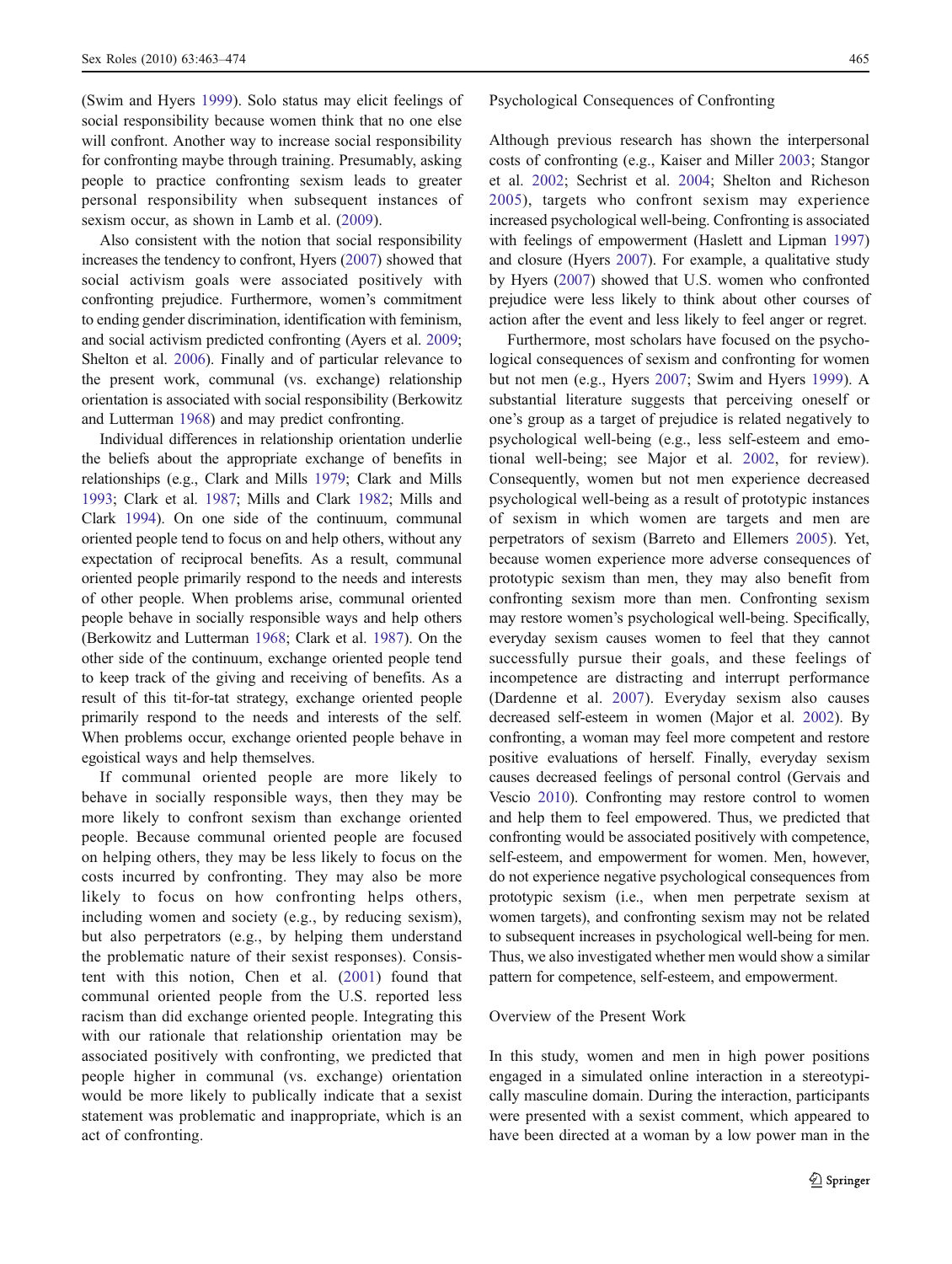group. Given that previous studies found that only 40–50% of people confront sexism (Hyers [2007](#page-10-0); Swim and Hyers [1999\)](#page-11-0) and our interest in the present study in the predictors of confronting, we provided all participants with the opportunity to publically respond to the statement. Specifically, participants were given the opportunity to confront the statement by publically indicating whether the statement was inappropriate and problematic.

Integrating our suggestion that people will confront when they feel social responsibility and the finding that communal relationship orientation is associated with heightened social responsibility, we hypothesized that communal relationship orientation would significantly predict confronting sexism (Hypothesis 1). We tested this by entering relationship orientation, participant gender, and their interaction as predictors and confronting scores as the outcome in a regression equation. We expected that when participant gender and the interaction were controlled, relationship orientation would be associated positively with confronting scores. Additionally, rather than focusing on the interpersonal costs of confronting as in previous research, we focused on the intrapersonal benefits of confronting. We hypothesized that participant gender would moderate the relationship between confronting sexism and competence, self-esteem, and empowerment (Hypothesis 2). We tested this by entering confronting score, participant gender, and their interaction as predictors and competence, self-esteem, and empowerment as the outcomes in separate regression equations. We expected a significant interaction between confronting scores and participant gender and that confronting scores would be associated positively with competence (Hypothesis 2a), self-esteem (Hypothesis 2b), and empowerment (Hypothesis 2c) for women. We also examined whether men would show a similar pattern for competence, self-esteem, and empowerment. In this way, we extend previous research by examining how both women (i.e., the group targeted by sexism) and men (i.e., the group perpetrating sexism) responded to sexism.

## Method

#### Participants

One hundred and eighty undergraduates (82 women) from a U.S. Midwestern university participated for course credit. Although age and race were not assessed for this study, participants in the pool from which this sample was obtained ranged in age from 18 to 29 years  $(M=19.16, SD=1.49)$  and identified as European American (90%), African American (3%), Latino/a (1%), Asian American (4%), or Multiracial (1%). Participants who expressed suspicion about the cover story during the

debriefing  $(n=15)$  were omitted from the data set. The final data set had 165 participants (75 women).

## Procedure

#### The Experimental Context

Groups of six to eight participants were brought into a lab with computers that were visibly networked. After giving informed consent, participants learned that we were investigating how online acquaintanceships influence subsequent work between leaders and workers. Participants were told that they would work together with other participants to build a Battle Lego Bot. The Battle Lego Bot was described as a small robot with a Lego exterior, which would "battle" robots constructed in other sessions. The characteristics associated with the Battle Lego Bot task were stereotypically masculine according to pilot testing. Specifically, an independent sample of 49 undergraduates (38 women) rated a series of traits. Half of the participants rated the degree to which each trait was stereotypically associated with men and women (with order counterbalanced; i.e., half rated women first, the other half rated men first), using 9-point scales (1 = *not at all*, 9 = extremely). The other half of the participants rated the degree to which each trait was positive or negative, using 9-point scales (1 = extremely negative, 9 = extremely positive). We selected attributes that were rated as more masculine (i.e., attributes associated with men more than women) and more positive (i.e., rated above the mid-point on the positivity scale). Specifically, the participants were informed that building the Battle Lego Bot required four phases, including: 1) research and design, 2) construction, 3) performance testing and recalibrating, and 4) strategic planning for competition.

Once the context was introduced, participants were assigned to a high power position and asked to supervise the last phase of Battle Lego Bot building: strategic planning for competition. Participants believed that there were four leaders and four workers. A getting acquainted interview then ensued with participants ostensibly viewing e-mails in which each of the other leaders asked workers questions (in actuality all responses were scripted) and then asking questions themselves. The sexist statement was directed at a woman from a man when the participant was asking questions. After participants were given the opportunity to confront, they completed the remaining measures. No phases of Battle Lego Bot building actually ensued.

## Power and Relationship Orientation Assessment

Participants were told that they would take on the role of leaders, who would interview, select two workers, and supervise the task, or workers, who would answer interview questions and complete the task. To further reinforce the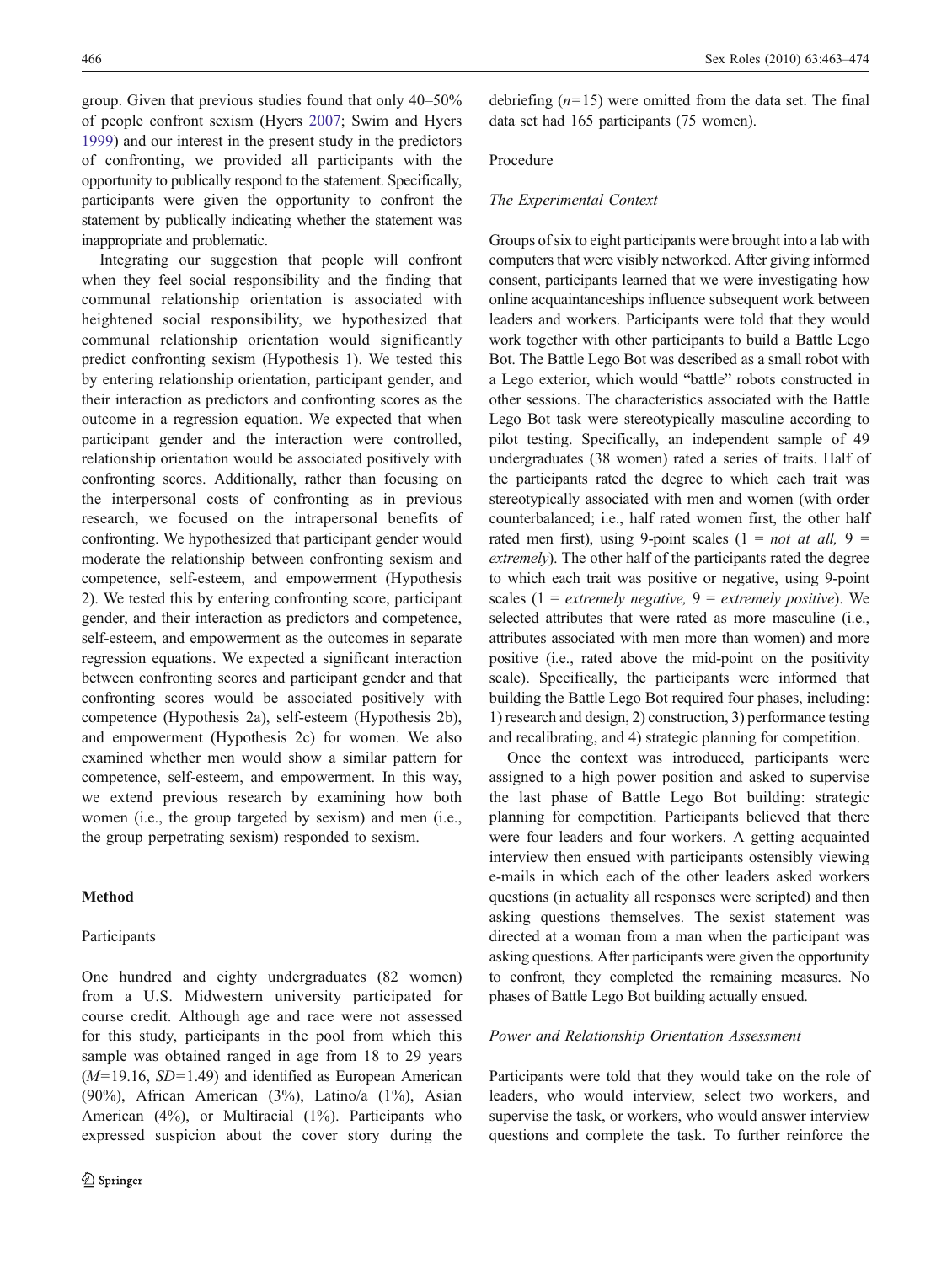power differences, participants were also told that if their Battle Lego Bot made it to the final round of competition, leaders would receive \$50.00 for themselves and an additional \$50.00 to distribute as they wished to the workers. (In actuality, the experiment ended after the getting acquainted phase, and \$50.00 was given to two randomly selected participants.) As a result, the workers' outcomes were completely dependent on the leaders.

Participants then completed a leadership questionnaire (i.e., a modified Multifactor Leadership Questionnaire; Bass and Avolio [1992;](#page-10-0) e.g., "I tell others the standards they have to know to carry out their work"). The Relationship Orientation Scale (Chen et al. [2001](#page-10-0); Clark et al. [1987](#page-10-0); Mills and Clark [1994\)](#page-11-0) was embedded in the leadership questionnaire and consisted of 23 (of 30) items. Sample items for communal orientation include "I believe people should go out of their way to be helpful" and "When making a decision, I take other people's needs and feelings into account." Sample items for exchange orientation include "I'm not the sort of person who often comes to the aid of others" and "People should keep their troubles to themselves." The item content reveals a focus on helping others or not. Participants rated the degree to which each statement sounded like them on  $5$ -point scales (0 = definitely does not sound like me,  $4 =$  definitely sounds like me). A principle components analysis with an oblique rotation revealed one factor (explained variance = 57.46) for communal and exchange orientation items. Exchange orientation items were reverse coded with higher numbers representing more communal orientation, and a mean relationship orientation score was created ( $\alpha$ =.70).

After an apparent scoring of leadership questionnaires, participants learned that the four highest scoring participants became leaders, whereas the others became workers (see Vescio et al. [2003,](#page-11-0) for similar inductions of power). In reality, all participants were assigned to leader roles. Participants then selected a gendered icon and a personalized user name. Icons and user names, along with the label "leader" or "worker," were attached to all correspondences during the getting acquainted interview. Finally, all participants were assigned to the final phase of strategic planning for competition.

# Getting Acquainted Interview

The getting acquainted interview then ensued with each leader ostensibly asking each worker questions to choose workers to help with their assigned phase. Participants observed as the leaders of the first three phases asked questions. In other words, participants saw the leader of the first phase ask each worker one question, the worker's answer, and the leader's response. Participants then saw this process completed for the leaders in charge of the second

and third phases. Participants interviewed the workers last, so that we could establish a variety of question asking and responding norms (e.g., some responses were positive, negative, and/or mixed). All questions and responses were scripted, and there were no prejudiced responses until the final phase.

When it was the participant's turn to interview the workers, the participant was instructed to select a worker's icon, after which an e-mail message-like form appeared. The name and icon of the chosen worker appeared in the "To" header, and the name and icon of the leader appeared in the "From" header. After the worker was selected, a list of four potential questions became available (e.g., How well do you perform problems involving strategic planning?). Participants selected one question for the worker and pressed a key that appeared to send the question to the worker. A few moments later, everyone received an e-mail with the worker's response.

## The Sexist Statement

During the participant's interview, a man worker ("J-dog") received a question and provided a sexist response. To create the sexist response, we asked an independent sample of 43 undergraduates (gender not specified) to rate 14 statements on believability, hostility, inappropriateness, sexism, and worthiness of reprimand on 5-point scales (e.g.,  $1 =$  extremely unbelievable,  $5 =$  extremely believable). From these ratings, two statements emerged that were rated significantly above the mid-point on each dimension (i.e., more believable, more hostile, more inappropriate, more sexist, and more worthy of reprimand). The final statement read, "Should I really be compared to people like [target's icon name]? It's pretty obvious that any man would be better than her." Participants were also randomly assigned to view the sexist comment directed toward a low power woman, a high power woman, or the self (also a high power woman for women participants). We included various targets because it was possible that people who feel more social responsibility would be more likely to confront on behalf of a low power woman. However, target and the interactions with other predictors were not significant. Thus, we collapsed across target for all analyses in the results section.

#### Confronting

After participants received the worker's response, they rated how problematic, how informative, and how inappropriate the statement was. Specifically, they were asked to complete the following sentence stems: "J-Dog's answer was a(n) (extremely nice, very nice, somewhat nice, somewhat problematic, very problematic, or extremely problematic)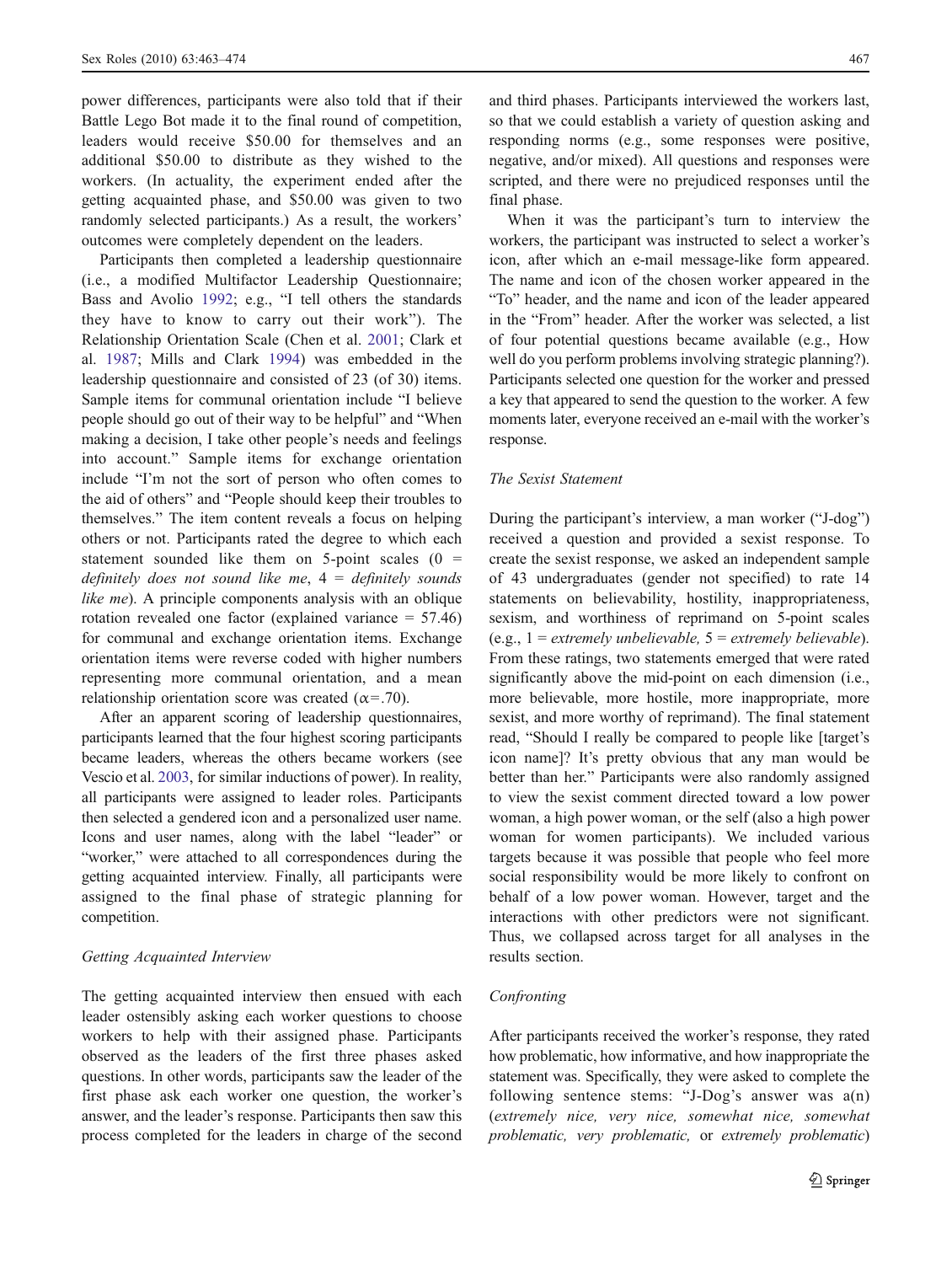response." "J-Dog's answer was also (extremely informative, very informative, somewhat informative, somewhat uninformative, very uninformative, or extremely uninformative)." Finally, "J-Dog's answer was (extremely appropriate, very appropriate, somewhat appropriate, somewhat inappropriate, very inappropriate, or extremely inappropriate)." Participants then pressed a button that appeared to send their response to the others. Responses to the first and third sentence stems were coded such that higher numbers reflected more problematic and more inappropriate ratings. A mean confronting score was created by averaging both ratings  $(\alpha = .90)$ .

## Competence, Self-Esteem, and Empowerment

Participants rated the extent to which they felt competent (competent, confident) on 9-point scales (1 = not at all, 9 = extremely), and we created mean ratings of competence  $(\alpha = .67)$ . Participants then completed the 14-item State Selfesteem Scale (e.g., "I feel as smart as others;" Heatherton and Polivy [1991](#page-10-0)) on 5-point scales (1 = *not at all*, 5 = *extremely*). Finally, participants completed the 15-item Empowerment Scale (e.g., "I have the capabilities required to do my job well;" Menon [2001\)](#page-11-0) on 6-point scales  $(1 = strongly \, disagree,$  $6 =$  strongly agree). Items were reverse coded and mean ratings of self-esteem ( $\alpha$ =.92) and empowerment ( $\alpha$ =.72) were calculated.

After the online getting acquainted interview, participants privately rated how respectful, fair, logical, sincere, appropriate, and prejudiced each worker seemed on 7-point scales  $(1 = not at all, 7 = extremely)$ . We assessed private prejudice ratings to determine whether participants noticed the sexist statement. Finally, participants were probed for suspicion and debriefed.

#### Results

As Table 1 shows, relationship orientation scores fell on the mid-point of the scale and were variable, indicating that some participants were more communal oriented, whereas others were more exchange oriented. Confronting scores were slightly above the mid-point on the scale. Finally, participants reported moderate levels of competence and empowerment and high levels of self-esteem. We submitted relationship orientation, confronting, competence, self-esteem, and empowerment to a multivariate analysis of variance (MANOVA), and there was a significant effect of participant gender,  $F(5, 159)=5.39, p<.0001;$  Wilk's  $\Lambda = .85, \eta_p^2 = .15.$  As Table 1 shows, women were higher on relationship orientation (i.e., more communal oriented) than men,  $F(1, 163)=12.82$ ,  $p < .0001$ ,  $\eta_p^2 = .07$ . Also, men reported more competence than women,  $F(1, 163)=6.94$ ,  $p<.01$ ,  $\eta_p^2=.04$  $\eta_p^2=.04$  $\eta_p^2=.04$ . As Table 2

shows confronting was correlated with relationship orientation, competence, self-esteem, and empowerment for women; however, confronting was only correlated with relationship orientation for men.

In addition to our pilot test, which indicated that the sexist statement was perceived as sexist, we examined whether the participants in this study viewed the perpetrator as more prejudiced than the other workers. Specifically, we submitted private prejudice ratings to a mixed model analysis of variance (ANOVA) with participant gender as the between participants variable and worker as the within participants variable to test whether participants noticed the sexist statement. An effect of worker emerged,  $F(1, 163)$ = 439.39,  $p < .0001$ ; private prejudice was significantly higher for the perpetrator  $(M=5.52)$  than the other workers  $(M=2.23, M=2.61, M=2.60), ps<0.05$ . No effects emerged on participant gender. Importantly, private prejudice did not vary by relationship orientation or participant gender. Analyses regressing private prejudice on relationship orientation, participant gender, and their interaction did not yield any significant effects,  $ps > .15$ .

# Confronting

We hypothesized that relationship orientation would predict confronting (i.e., publically regarding the statement as problematic and inappropriate, Hypothesis 1). To test this prediction, we used hierarchical multiple regression. Specifically, the relationship orientation (centered) and participant gender (dummy coded:  $0 =$  women,  $1 =$  men) main effects were entered on Step 1, and their interaction was entered on Step 2 (Aiken and West [1991](#page-10-0)). Multicollinearity was not a problem (tolerance  $= .93$ , variation inflation factor  $= 1.08$ ). Consistent with Hypothesis 1, relationship orientation predicted confronting, Step 1:  $F(2, 161)=4.22$ ,  $p<.05$ ,  $R^2=.05$ ; relationship orientation (with higher scores indicating more communal orientation) was associated positively with

Table 1 Means and standard deviations of all factors by participant gender.

|                           | Women      | Men        |
|---------------------------|------------|------------|
| Relationship Orientation* | 2.58(.33)  | 2.39(0.37) |
| Confronting               | 4.24(1.21) | 3.94(1.38) |
| Competence*               | 5.64(1.83) | 6.32(1.47) |
| Self-Esteem               | 3.94(0.72) | 4.11(.58)  |
| Empowerment               | 3.89(1.05) | 4.11(.83)  |

 $*p<.05$ , df=163. Relationship orientation (0 = definitely does not sound like me,  $4 =$  definitely sounds like me); Confronting (1 = extremely appropriate,  $6 =$  extremely inappropriate); Competence (1 = not at all, 9 = extremely); Self-esteem (1 = not at all, 5 = extremely); Empowerment (1 = strongly disagree,  $6 =$  strongly agree)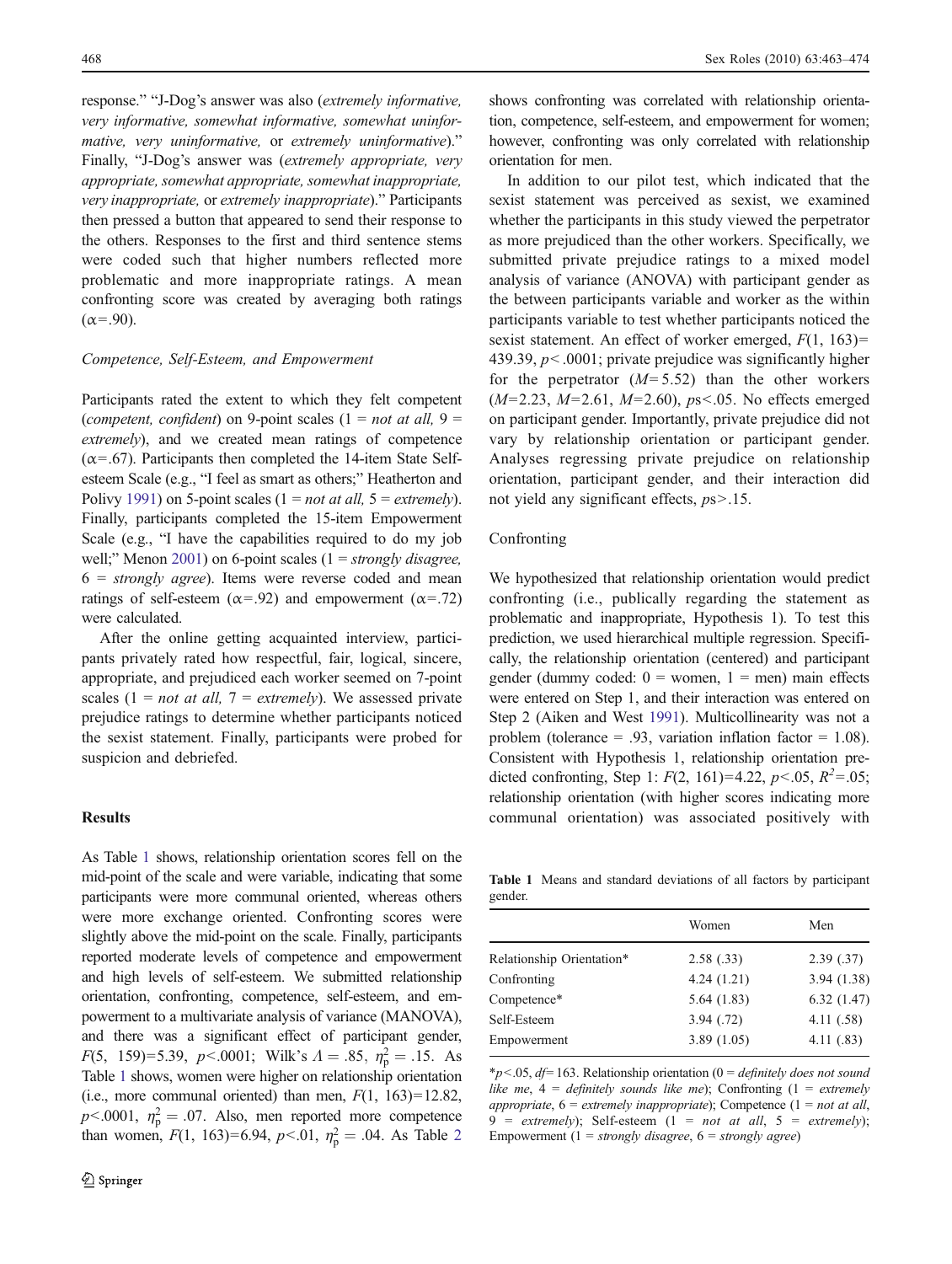<span id="page-6-0"></span>Table 2 Inter-correlations of all factors by participant gender.

|                             |         | 2.     | 3.     | 4.      |        |
|-----------------------------|---------|--------|--------|---------|--------|
| 1. Relationship Orientation |         | $.20+$ | $32**$ | $22*$   | .06    |
| 2. Confronting              | $.19+$  |        | $24*$  | $.20+$  | $.29*$ |
| 3. Competence               | .01     | .06    |        | $50***$ | .16    |
| 4. Self-Esteem              | 13      | $-08$  | $31**$ |         | .04    |
| 5. Empowerment              | $-0.09$ | $-08$  | .02    | .16     |        |

 $+p<.10$ , \*p $<.05$ , \*\*p $<.01$ , \*\*\*p $<.0001$ . Correlations for women are reported above the diagonal and correlations for men are reported below the diagonal. Relationship orientation ( $0 =$  *definitely does not sound like me*,  $4 =$  definitely sounds like me); Confronting  $(1 =$  extremely appropriate, 6 = extremely inappropriate); Competence (1 = not at all, 9 = extremely); Self-esteem (1 = *not at all*, 5 = *extremely*); Empowerment (1 = *strongly*)  $disagree, 6 = strongly agree)$ 

confronting (see Table 3). Participant gender and the interaction did not predict confronting. When women and men were considered separately, relationship orientation marginally predicted confronting for women,  $F(1, 74)$ = 3.11,  $p < 0.08$ ,  $R^2 = 0.04$ ,  $B = 0.74$ ,  $SE = 0.42$ ,  $\beta = 0.20$ ,  $t(74) = 1.76$ ,  $p<.08$ , and for men,  $F(1, 86)=3.12$ ,  $p<.08$ ,  $R<sup>2</sup>=.04$ ,  $B=.70$ , SE=.39,  $\beta$ =.19,  $t(86)$ =1.76,  $p<0.08$ . Given that the confronting and the private prejudice results differ, relationship orientation is related to confronting sexism rather than simply perceptions of sexism, and perceptions of sexism cannot explain the confronting results.

# Competence, Self-Esteem and Empowerment

We also hypothesized that confronting would be associated positively with competence (Hypothesis 2a), self-esteem (Hypothesis 2b), and empowerment (Hypothesis 2c) particularly for women. To test these hypotheses, we conducted hierarchical multiple regression. Specifically, in three separate hierarchical regression analyses, the confronting score (centered) and participant gender (dummy coded:  $0 =$  women,  $1 =$  men) main effects were entered on Step 1, and their interaction was entered on Step 2. Hypothesis 2 was tested with analyses examining whether confronting predicted competence, self-esteem, and empowerment for women and

Table 3 Hierarchical regression analysis of confronting  $(M=4.09,$  $SD = 1.30$ ) as a function of relationship orientation and participant gender.

| Predictor variable       |        | SE B | ß      | df  |         |
|--------------------------|--------|------|--------|-----|---------|
| Relationship orientation | .71    | .29  | .20    | 161 | $2.49*$ |
| Participant gender       | $-.16$ | -21  | $-06$  | 161 | $-77$   |
| Interaction              | $-40$  | -58  | $-.01$ | 160 | $-07$   |

 $*p$ <.05. Relationship orientation (0 = *definitely does not sound like* me,  $4 =$  definitely sounds like me,  $M=2.48$ ,  $SD=.35$ )

men. Multicollinearity was not a problem (tolerance = .99, variation inflation factor  $= 1.01$ ).

#### Competence

As Table 4 shows, confronting significantly predicted competence. Confronting was associated positively with competence, and participant gender significantly predicted competence with men reporting more competence than women, Step 1:  $F(2, 161)=5.29, p<0.01, R^2=.06$ . Consistent with Hypothesis 2, the Confronting X Participant Gender interaction also significantly predicted competence, Step 2:  $F(1, 160)=4.32, p<.01, R^2=.08$ , indicating that participant gender moderated the relationship between confronting and competence. To probe the interaction, we examined competence for participants with higher confronting scores (1 SD above the confronting score mean) and lower confronting scores (1 SD below the confronting score mean). As Fig. [1](#page-7-0) shows, women reported less competence than men when confronting was low,  $B=1.15$ ,  $SE=.37$ ,  $\beta$ =.34, t(160)=3.07, p<.01. Participant gender did not predict competence when confronting was high,  $B = 0.35$ , SE=.36,  $\beta$ =.11,  $t(160)$ =.97,  $p=$ .33. To further explore the interaction, the simple slopes for confronting within participant gender were probed. For women, confronting was associated positively with competence,  $B = 0.37$ ,  $SE = 0.16$ ,  $β = .29, t(160) = 2.37, p = .02$ . For men, confronting did not predict competence,  $B = .06$ ,  $SE = .13$ ,  $\beta = .05$ ,  $t(160) = .51$ ,  $p=61$ . Providing converging evidence that confronting is associated positively with competence for women, we estimated regressions for women and men separately with confronting predicting competence. Confronting was associated positively

Table 4 Hierarchical regression analysis of competence, self-esteem, and empowerment as a function of confronting and participant gender.

| Competence         |        |      |        |     |           |
|--------------------|--------|------|--------|-----|-----------|
| Predictor variable | R      | SE B | ß      | df  | $\dot{t}$ |
| Confronting        | .75    | .26  | .22    | 161 | $2.92**$  |
| Participant gender | .37    | .16  | .29    | 161 | $2.37*$   |
| Interaction        | $-.30$ | .20  | $-.18$ | 160 | $-1.51+$  |
| Self-Esteem        |        |      |        |     |           |
| Predictor variable | R      | SE B | ß      | df  | t         |
| Confronting        | .12    | .06  | .24    | 161 | $1.94*$   |
| Participant gender | .19    | .10  | .15    | 161 | $1.88+$   |
| Interaction        | $-.15$ | .08  | $-.23$ | 160 | $-1.91*$  |
| Empowerment        |        |      |        |     |           |
| Predictor variable | R      | SE B | ß      | df  | $\dot{t}$ |
| Confronting        | .25    | .09  | .35    | 161 | $2.84**$  |
| Participant gender | 1.47   | .49  | .79    | 161 | 2.98**    |
| Interaction        | $-.30$ | .11  | $-.70$ | 160 | $-2.61**$ |
|                    |        |      |        |     |           |

 $+p<.10$ ,  ${}^{\ast}p<.05$ ,  ${}^{\ast}{}^{\ast}p<.01$ . Competence (*M*=5.98, *SD*=1.65), Self-Esteem ( $M=4.03$ ,  $SD=.65$ ), Empowerment ( $M=4.00$ ,  $SD=.94$ )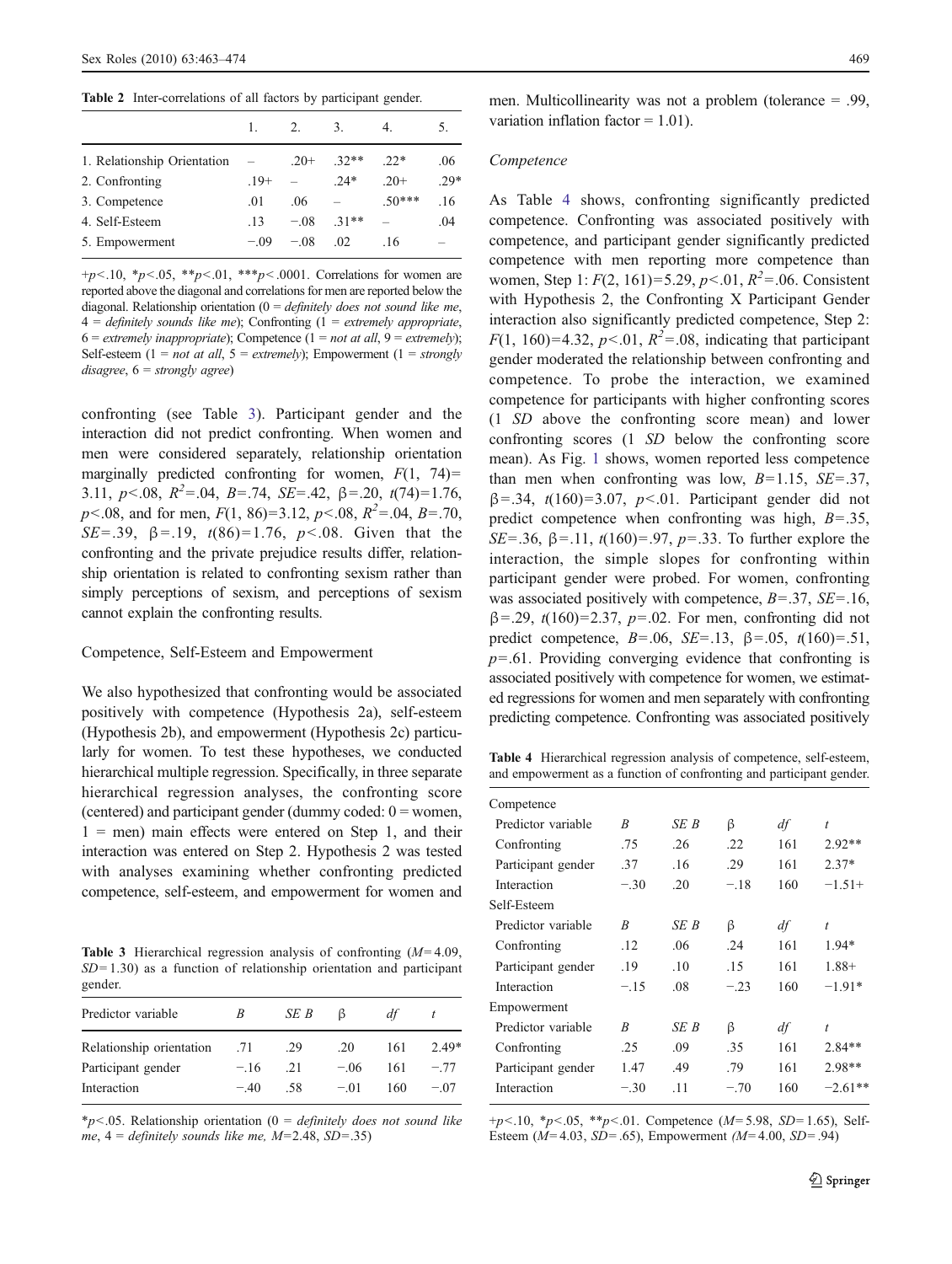<span id="page-7-0"></span>

Fig. 1 Competence (1 = not at all, 9 = extremely;  $M=5.98$ , SD= 1.65) as a function of confronting (1 SD above and below the mean) and participant gender.

with competence for women,  $F(1, 74)=4.62$ ,  $p<.04$ ,  $R^2=.06$ ; B=.37, SE=.17,  $\beta$ =.24,  $t(74)=2.15$ ,  $p<0.04$ , whereas confronting did not predict competence for men,  $F(1, 86) = .32$ ,  $p = .58$ ,  $R^2 = .00$ ;  $B = .06$ ,  $SE = .12$ ,  $\beta = .06$ ,  $t(86) = 5.62$ ,  $p = .58$ .

# Self-Esteem

Consistent with Hypothesis 2b, the Confronting X Participant Gender interaction significantly predicted self-esteem, Step 2:  $F(1, 160)=2.41, p<0.05, R<sup>2</sup>=0.04$  $F(1, 160)=2.41, p<0.05, R<sup>2</sup>=0.04$  $F(1, 160)=2.41, p<0.05, R<sup>2</sup>=0.04$  (see Table 4), indicating that participant gender moderated the relationship between confronting and self-esteem. Women reported less self-esteem than men when confronting was low,  $B = .39$ ,  $SE = .15$ ,  $\beta = .30$ ,  $t(160)=2.64$ ,  $p<.01$  (see Fig. 2). No gender difference on selfesteem emerged when confronting was high,  $B = -0.01$ , SE=.14,  $\beta$ =.01,  $t(160)$ =-.05,  $p$ =.96. The simple slopes further revealed that confronting was associated positively with self-esteem for women,  $B = .12$ ,  $SE = .06$ ,  $\beta = .24$ ,  $t(160)=1.94$ ,  $p=.05$ . However, confronting did not predict self-esteem for men,  $B = -0.03$ ,  $SE = 0.05$ ,  $\beta = -0.06$ ,  $t(160) = -0.64$ ,  $p = .52$ . Further, when men and women were considered separately, confronting marginally predicted self-esteem for women,  $F(1, 74)=3.12$ ,  $p<.08$ ,  $R^2=.04$ ;  $B=.11$ ,  $SE=.07$ ,  $\beta$ =.20, t(74)=1.76, p<.08, with confronting associated positively with self-esteem. Confronting did not predict selfesteem for men,  $F(1, 86)=0.50$ ,  $p=.48$ ,  $R^2=0.01$ ;  $B=-0.03$ , SE=.05,  $\beta$ = -.08,  $t(86)$ =-.71,  $p$ =.48.

#### Empowerment



Fig. 2 Self-esteem (1 = not at all, 5 = extremely;  $M=4.03$ ,  $SD=.65$ ) as a function of confronting (1 SD above and below the mean) and participant gender.

empowerment than men when confronting was low,  $B = .64$ , SE=.21,  $\beta$ =.34,  $t(160)=3.04$ ,  $p<.01$  (see Fig. 3). A gender difference did not emerge when confronting was high, B=-.13, SE=.20,  $\beta$ =-.07,  $t(160)$ =-.63,  $p=0.53$ . The simple slopes further revealed that confronting was associated positively with empowerment for women,  $B = .25$ ,  $SE = .09$ ,  $\beta$ =.34, t(160)=2.83, p<.01. However, confronting did not predict empowerment for men,  $B = -0.24$ ,  $SE = -0.15$ ,  $\beta = -0.13$ ,  $t(160)$ =-1.64,  $p$ =.10. Further, when men and women were considered separately, confronting significantly predicted empowerment for women,  $F(1, 74)=6.55$ ,  $p<.02$ ,  $R^2=.08$ ; B=.25, SE=.10,  $\beta$ =.29,  $t(74)$ =2.56,  $p<.02$ , with confronting associated positively with empowerment. Confronting did not predict empowerment for men,  $F(1, 86)=0.50$ ,  $p=.48$ ,  $R^2 = 0.01$ ; B = -.05, SE = .65,  $\beta$  = -.08, t(86) = -.71, p = .48.



Fig. 3 Empowerment (1 = strongly disagree, 6 = strongly agree;  $M=$ 4.00, SD=.94) as a function of confronting (1 SD above and below the mean) and participant gender.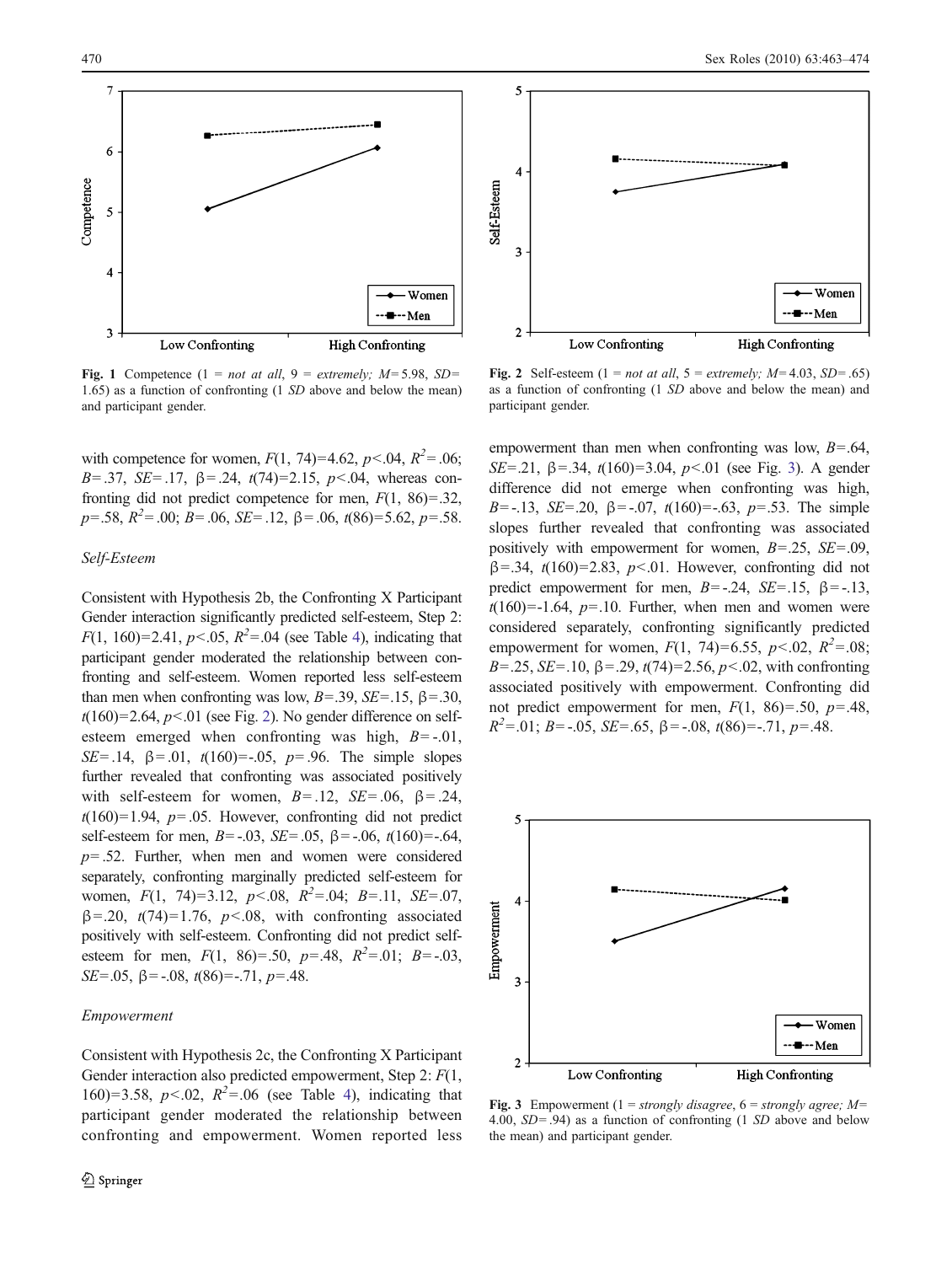#### Mediation

Our findings showed that relationship orientation was associated positively with confronting, and confronting was associated positively with competence for women. Therefore, we considered whether confronting mediated the link between relationship orientation and competence for women. Following the procedures of Baron and Kenny ([1986](#page-10-0)) and Preacher and Hayes ([2008](#page-11-0)), relationship orientation predicted competence,  $B=1.80$ ,  $SE=.61$ ,  $t(74)=2.95$ ,  $p<.01$ , relationship orientation marginally predicted confronting,  $B = .74$ ,  $SE = .42$ ,  $t(74)=1.76$ ,  $p < .08$ , and confronting predicted competence,  $B = .37$ ,  $SE = .17$ ,  $t(74)=2.15$ ,  $p < .05$ . The direct link between relationship orientation and competence was reduced but remained significant when confronting was controlled,  $B=1.60$ ,  $SE=.62$ ,  $t(74)=2.59$ ,  $p<.02$ . We bootstrapped (1,000 samples) the confronting indirect effect of relationship orientation on competence, and confronting did not significantly mediate the link between relationship orientation and competence (i.e., the indirect effects indicated that their 95% confidence interval, bias corrected and accelerated, contained zero,  $B = .20$ ,  $SE = .19$ ,  $p = .29$ , Lower =  $-0.29$ , Upper =  $0.69$ . Self-esteem and empowerment also were not significant mediators.

# Discussion

Our findings extend research on confronting and relationship orientation. First, to our knowledge, this is the first work to examine the link between relationship orientation and confronting prejudice. Consistent with Hypothesis 1, we found that relationship orientation predicted confronting. Specifically, as communal orientation increased, confronting also increased for both women and men. Consistent with previous confronting research (e.g., Swim and Hyers [1999](#page-11-0)) and our hypothesis, this study provides evidence that social responsibility factors are related positively to confronting. Our study also extends previous considerations of relationship orientation, showing that it not only predicts a focus on helping others, but it also predicts intergroup actions that help people from negatively stereotyped groups. Finally, although we predicted and found that both communal oriented women and men were more likely to confront sexism, these results may be particularly important for women. Confronting is inconsistent with the female gender role (Hyers [2007](#page-10-0)), but communal relationship orientation is consistent with the female gender role because it focuses on the needs of others (Eagly and Wood [1991](#page-10-0)). As a result, communal relationship orientation might allow women to perceive themselves as consistent with their female gender role when confronting prejudice.

Second, consistent with Hypothesis 2, we found that confronting sexism predicted positive psychological outcomes,

but this effect was moderated by gender. Specifically, confronting was associated positively with competence, self-esteem, and empowerment for women but not men. As targets of sexism, women experience adverse psychological outcomes, but confronting can foster positive psychological outcomes; in other words, confronting may serve as antidote for some of the adverse psychological outcomes that women experience as targets of sexism. Specifically, gender differences emerged in competence, self-esteem, and empowerment when confronting was low but were eliminated when confronting was high. However, it does not appear that confronting mediates the relationship between relationship orientation and competence, self-esteem, and empowerment for women. Although this is somewhat unexpected, it is possible that women who are focused on others may experience less adverse responses to sexism and be both more likely to confront and more likely to feel competent and empowered.

## Limitations

Although this work extends relationship orientation and confronting research in important ways, there are a few limitations. Participants' confronting options were somewhat restricted. Participants were simply given the option to publically label the sexist statement as problematic and inappropriate. People in the real world, however, could confront in varied ways (Swim and Hyers [1999;](#page-11-0) Hyers [2007](#page-10-0)) or may not have a confronting response readily available. Notably, our measure of confronting did provide participants with the opportunity to convey the inappropriateness of the sexist statement to the perpetrator, which is central to conceptualizations of confronting (Shelton et al. [2006\)](#page-11-0). Furthermore, our public confronting and private prejudice measures showed markedly different patterns of results, indicating that public confronting is different than privately regarding a statement as prejudiced. In our study, confronting may have been inflated. Indeed, 56% of participants rated the sexist statement as somewhat, very, or extremely inappropriate and problematic, whereas between 40 and 50% of participants confronted in previous studies (Hyers [2007;](#page-10-0) Swim and Hyers [1999\)](#page-11-0). Unlike previous research, however, the participants in this study were in high power positions, which may have increased confronting because people in powerful positions may be less worried about the costs of confronting prejudice. Confronting in this study was also online, which may have decreased the salience of negative interpersonal consequences associated with face-to-face confrontations, leading to a higher rate of confronting. Still, our predictions were about factors positively related to confronting rather than the rate of confronting. This focus allowed us to compare the tendency of people higher in communal orientation to confront (as well as their positive psychological outcomes) rather than absolute levels of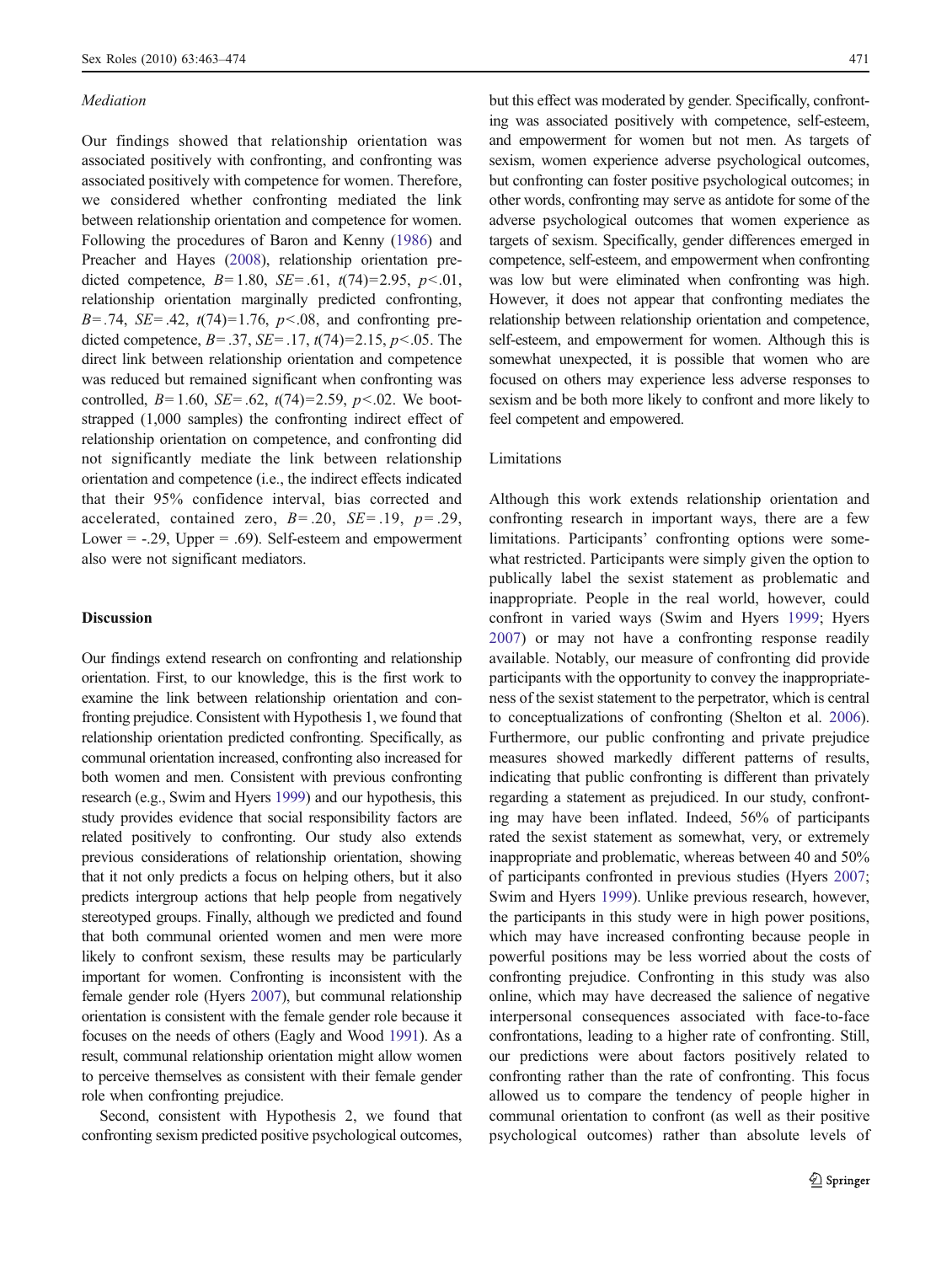confronting. Future research, however, should compare how people who differ in power and/or communal and exchange orientation confront if left to their own devices in actual and online exchanges.

Additionally, to increase statistical power, our measure of confronting was continuous. This differs from previous confronting measures that consider confronting as an eitheror behavior, where one either confronts or does not confront. Although researchers often think of confronting as an either-or behavior, representing confronting as a continuum probably parallels actual confrontations in the real world, where people can confront prejudice in more or less hostile ways (Czopp et al. [2006\)](#page-10-0). For example, when someone makes a sexist statement, people may respond with less hostility (e.g., "you probably don't realize this, but that sounds a bit biased") or more hostility (e.g., "I can't believe you said that; you sound really sexist"). Although both confrontations may reduce stereotyping and prejudice, more hostile confrontations cause more negative evaluations of the confronter (Czopp et al. [2006](#page-10-0)).

Moreover, our measure of relationship orientation was embedded in the leadership questionnaire that participants completed at the beginning of the study. It is possible that completing the measure made participants aware of our hypothesis or even primed participants to think that effective leadership involved being more communal. Although we cannot rule out this possibility definitively, no participants questioned the validity of the leadership questionnaire or linked relationship orientation to leadership in the debriefing. Additionally, there were positively worded communal and exchange orientation items, which makes it unlikely that participants believed that communal orientation was more important to leadership than exchange orientation.

Finally, this research focused on prototypic instances of sexism (Inman and Baron [1996](#page-10-0)) in which a man was the perpetrator of sexism and a woman was the target of sexism. As a result, it remains unclear whether the gender differences would hold for less prototypic instances of sexism (e.g., when sexism is directed at a man from a woman). When men are targets of sexism, they also experience decreased psychological well-being (Swim et al. [2001](#page-11-0)) and, like women, confronting may reduce men's negative psychological consequences.

#### Implications and Future Research

This work has many implications and provides several avenues for future research. First, we considered relationship orientation from an individual difference perspective, but future research may examine how different situations and relationships may influence relationship orientation. For example, enhancing communal norms at work (e.g., by providing incentives to help others) may lead to more confronting in the work place. Second, other factors besides relationship orientation are associated with a focus on other people (e.g., interdependent self-construals, Gardner and Seeley [2001](#page-10-0); collectivism, Vandello and Cohen [1999\)](#page-11-0). Any factors related to focusing on others and increased social responsibility (e.g., altruism, prosocial behavior, or collective action; Snyder and Omoto [2001](#page-11-0)) may be associated positively with confronting, whereas factors related to focusing on the self (e.g., independent self-construals, Gardner & Seeley; or individualism, Vandello & Cohen) may be associated negatively with confronting. Although this work focused on a U.S. sample, future research may also test whether confronting behaviors differ in collectivist cultures with more communal norms (Triandis and Gelfand [1998](#page-11-0)).

We also showed that relationship orientation is associated with intergroup behaviors that reduce prejudice. Although communal orientation has been associated with helping and socially responsible behaviors (Chen et al. [2001\)](#page-10-0), it has not been associated with confronting prejudice. Because relationship orientation is linked to confronting, it may also be related to other positive intergroup behaviors (e.g., collective action).

Furthermore, this study suggests that communal oriented people are perhaps not equally concerned with the needs of all others. In the current work, for example, if the communal oriented people were concerned about the needs of everyone else, they may not have confronted the sexist man in an effort to let him save face. Instead, it seems that communal oriented people were more concerned about the needs of women in the group and the importance of responding in a socially responsible way. Even if they were concerned about the needs of the sexist man, he was perpetrating sexism. Communal oriented people may believe that the socially responsible action was to confront him and help him correct his false beliefs about women.

Although we did not manipulate power or domain in the current work, a next step in this research would be to examine whether power, domain, and relationship orientation have an interactive influence on confronting. One might speculate that even powerless people who are communal oriented will confront, but power should make confronting more likely. (See Simon and Oakes [2006](#page-11-0), for a consideration of identity and socially responsible uses of power.)

Additionally, it seems that confronting prejudice is particularly important for people from groups that are targets of prejudice. Although people from groups that are targets and non-targets of prejudice may confront and reduce prejudice, our work suggests that confronting may be particularly beneficial for targets of prejudice (e.g., women, Blacks, gay men, and lesbian women). When teaching targets how to deal with prejudice, this research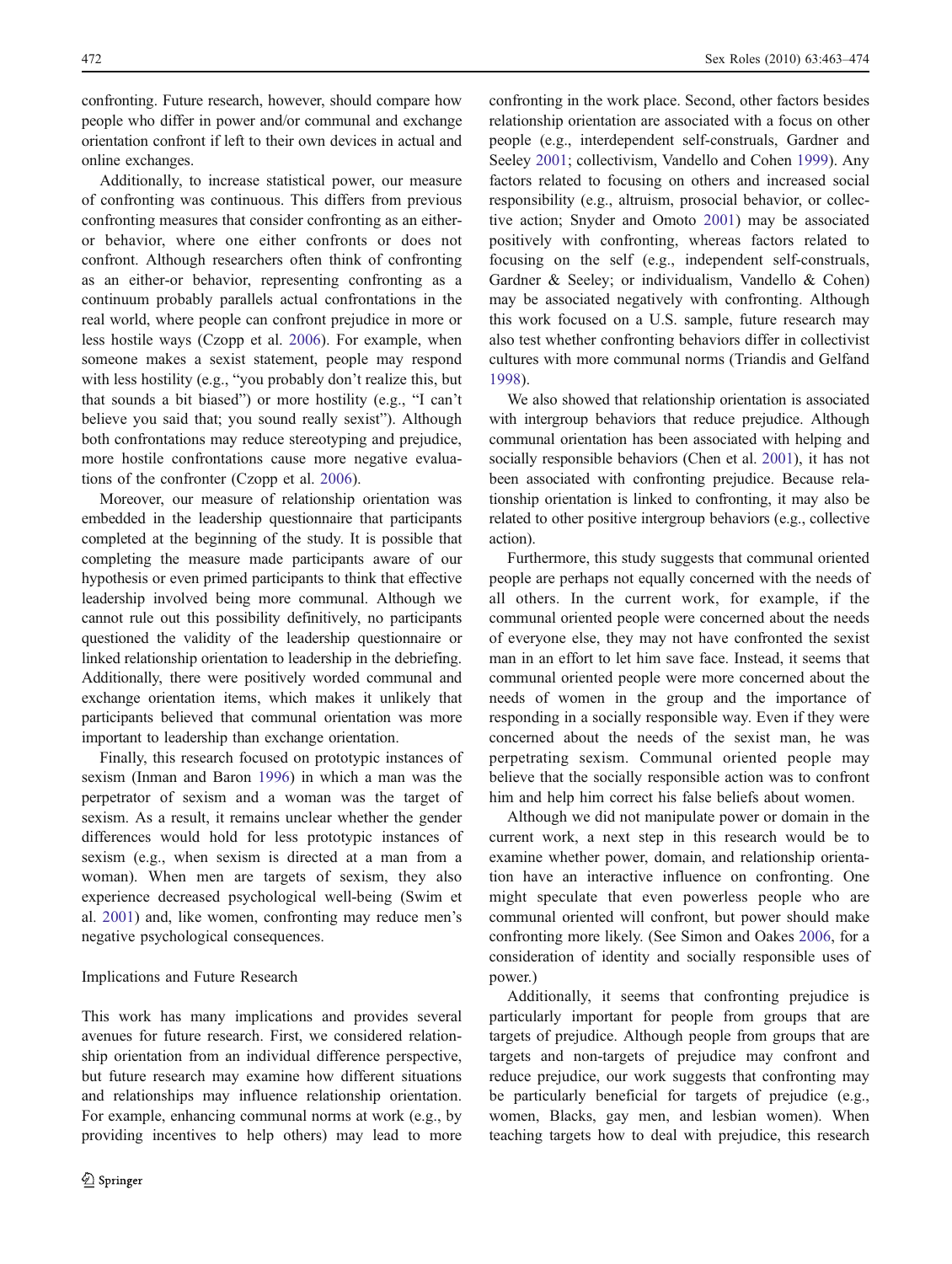<span id="page-10-0"></span>suggests that confronting maybe an important tool to reduce the negative consequences of prejudice. Although employers and policy-makers may have shied away from this approach because of concerns about the costs of confronting (e.g., being regarded as complainers by their employees or coworkers), this research suggests that confronting is also associated with several benefits for targets. If employers and policy-makers focus on the benefits of confronting for targets of prejudice, confronting may become a more widely used strategy for dealing with prejudice.

#### Concluding Remarks

As women break through institutional barriers and move into leadership positions in stereotypically masculine domains, it is important to understand the interpersonal barriers, such as everyday sexism, that women may still face (Eagly and Carli 2007). Understanding the factors that lead women to flourish and thrive in these domains, despite dealing with everyday sexism, is an important challenge for researchers, policymakers, and women themselves. Creating more communal norms may increase confronting prejudice for both women and men. Although confronting may be associated with some costs, this research suggests that confronting may also serve as an antidote for targets of everyday sexism.

#### References

- Aiken, L., & West, S. (1991). Multiple regression: Testing and interpreting interactions. Thousand Oaks: Sage.
- Ashburn-Nardo, L., Morris, K., & Goodwin, S. (2008). The confronting prejudiced responses (CPR) model: Applying CPR in organizations. Academy of Management Learning and Education, 7, 332–342.
- Ayers, M. M., Friedman, C. K., & Leaper, C. (2009). Individual and situational factors relating to young women's likelihood of confronting sexism in their everyday lives. Sex Roles, 61, 449–460.
- Baron, R. M., & Kenny, D. A. (1986). The moderator-mediator variable distinction in social psychological research: Conceptual, strategic, and statistical considerations. Journal of Personality and Social Psychology, 51, 1173–1182.
- Barreto, M., & Ellemers, N. (2005). The perils of political correctness: Men's and women's responses to old-fashioned and modern sexist views. Social Psychology Quarterly, 68, 75-88.
- Bass, B. M., & Avolio, B. J. (1992). Manual for the Multifactor Leadership Questionnaire—form 6S. Redwood City: Mind Garden, Inc.
- Berkowitz, L., & Lutterman, K. (1968). The traditionally socially responsible personality. Public Opinion Quarterly, 32, 169– 185.
- Chen, S., Lee-Chai, A. Y., & Bargh, J. A. (2001). Relationship orientation as a moderator of effects of social power. Journal of Personality and Social Psychology, 80, 173–187.
- Clark, M. S., & Mills, J. (1979). Interpersonal attraction in exchange and communal relationships. Journal of Personality and Social Psychology, 37, 12–24.
- Clark, M. S., & Mills, J. (1993). The difference between communal and exchange relationships: What it is and what is not. Personality and Social Psychology Bulletin, 19, 684–691.
- Clark, M. S., Ouellette, R., Powell, M. C., & Milberg, S. (1987). Recipient's mood, relationship type, and helping. Journal of Personality and Social Psychology, 53, 94–103.
- Citron, A. F., Chein, I., & Harding, J. (1950). Anti-minority remarks: A problem for action research. Journal of Abnormal and Social Psychology, 45, 99–126.
- Czopp, A., Monteith, M., & Mark, A. (2006). Standing up for a change: Reducing bias through interpersonal confrontation. Journal of Personality and Social Psychology, 90, 784–803.
- Dardenne, B., Dumont, M., & Bollier, T. (2007). Insidious dangers of benevolent sexism: Consequences for women's performance. Journal of Personality and Social Psychology, 93, 764–779.
- Dodd, E., Giuliano, T., Boutell, J., & Moran, B. (2001). Respected or rejected: Perceptions of women who confront sexist remarks. Sex Roles, 45, 567–577.
- Eagly, A., & Carli, L. (2007). Through the labyrinth: The truth about how women become leaders. Boston: Harvard Business School Press.
- Eagly, A., & Wood, W. (1991). Explaining sex differences in social behavior: A meta-analytic perspective. Personality and Social Psychology Bulletin, 17, 306–315.
- Gardner, W. L., & Seeley, E. A. (2001). Confucius, "Jen", and the benevolent use of power: The interdependent self as a psychological contract preventing exploitation. In A. Y. Lee-Chai & J. A. Bargh (Eds.), The use and abuse of power: Multiple perspectives on the causes of corruption (pp. 263–280). Philadelphia: Psychology Press.
- Gervais, S. J., & Vescio, T. K. (2010). Patronizing behavior and gender differences in personal control and performance. Manuscript Submitted for Publication.
- Haslett, B. B., & Lipman, S. (1997). Micro inequalities: Up close and personal. In N. Benokraitis (Ed.), Subtle sexism: Current practice and prospects for change (pp. 34–53). Thousands Oaks: Sage.
- Heatherton, T. F., & Polivy, J. (1991). Development and validation of a scale for measuring state self-esteem. Journal of Personality and Social Psychology, 60, 895–910.
- Hyers, L. (2007). Resisting prejudice every day: Exploring women's assertive responses to anti-Black racism, anti-semitism, heterosexism, and sexism. Sex Roles, 56, 1–12.
- Inman, M. L., & Baron, R. S. (1996). Influence of prototypes on perceptions of prejudice. Journal of Personality and Social Psychology, 70, 727–739.
- Kaiser, C., & Miller, C. (2001). Stop complaining! The social costs of making attributions to discrimination. Personality and Social Psychology Bulletin, 27, 254–263.
- Kaiser, C., & Miller, C. (2003). Derogating the victim: The interpersonal consequences of blaming events on discrimination. Group Processes and Intergroup Relations, 6, 227–237.
- Kowalski, R. (1996). Complaints and complaining: Functions, antecedents, and consequences. Psychological Bulletin, 119, 179–196.
- Lamb, L., Bigler, R., Liben, L., & Green, V. (2009). Teaching children to confront peers' sexist remarks: Implications for theories of gender development and educational practice. Sex Roles, 61, 361–382.
- Logel, C., Walton, G., Spencer, S., Iserman, E., von Hippel, W., & Bell, A. (2009). Interacting with sexist men triggers social identity threat among female engineers. Journal of Personality and Social Psychology, 96, 1089–1103.
- Major, B., Quinton, W., & McCoy, S. (2002). Antecedents and consequences of attributions to discrimination: Theoretical and empirical advances. In M. P. Zanna (Ed.), Advances in experimental social psychology, Vol. 34 (pp. 251–330). San Diego, CA: Academic.